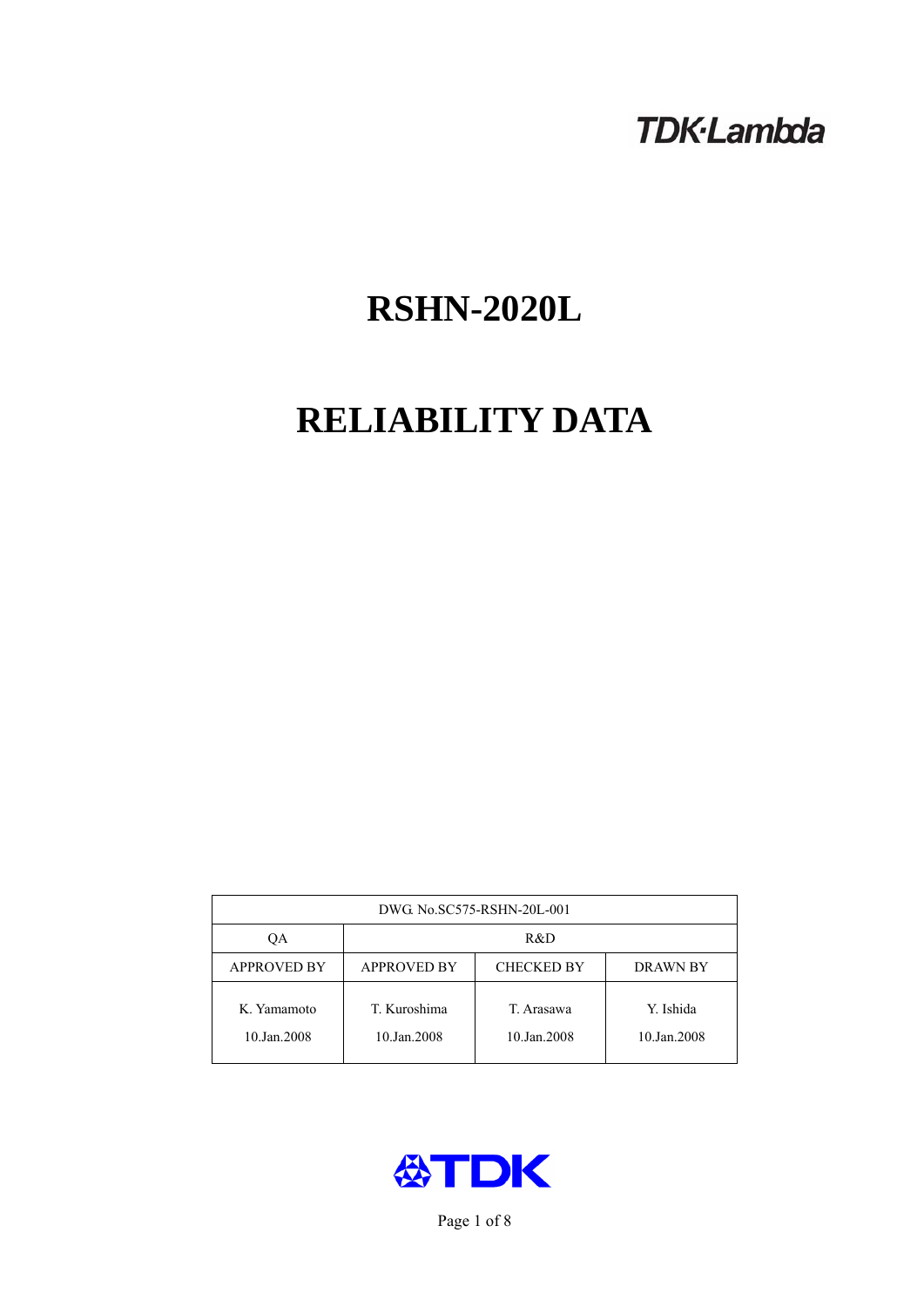#### **RSHN-2020L**

# **I N D E X**

|                                     | Page   |
|-------------------------------------|--------|
| 1. Calculated Values of MTBF        | Page-3 |
| 2. Vibration Test                   | Page-4 |
| 3. Heat Cycle Test                  | Page-5 |
| 4. Humidity Test                    | Page-6 |
| 5. High Temperature Resistance Test | Page-7 |
| 6. Low Temperature Storage Test     | Page-8 |

The following data are typical values. As all units have nearly the same characteristics, the data to be considered as ability values.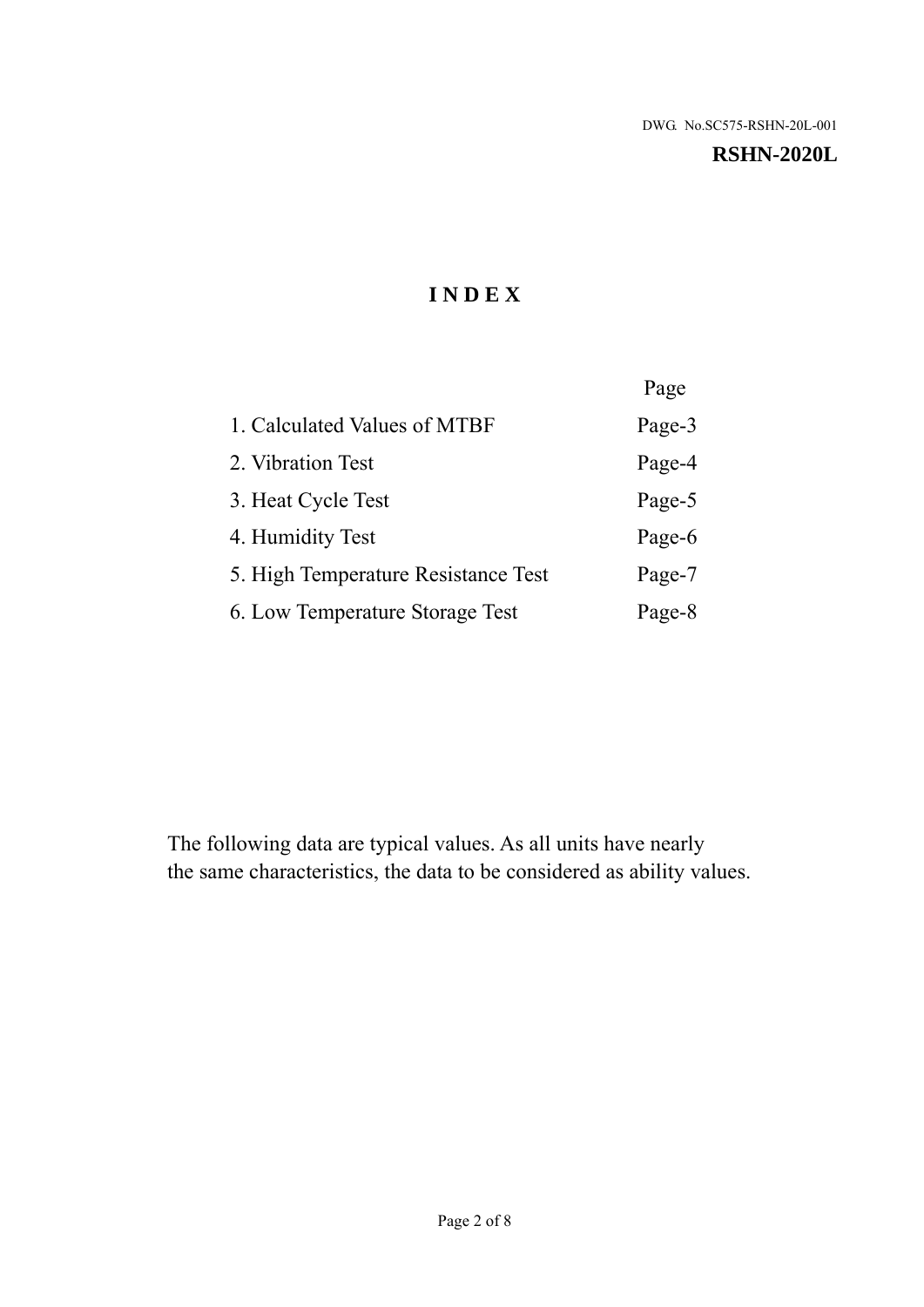#### **RSHN-2020L**

1. Calculated values of MTBF

MODEL : RSHN-2020L

(1) Calculating Method

 Calculated based on parts stress reliability projection of MIL-HDBK-217F NOTICE2.

Individual failure rates  $\lambda$  G is given to each part and MTBF is calculated by the count of each part.

$$
MTBF = \frac{1}{\lambda_{\text{equip}}} = \frac{1}{\sum_{i=1}^{n} N_i (\lambda_G \pi_Q)_i} \times 10^6 \text{ (hours)}
$$

| $\lambda$ equip | : Total equipment failure rate (Failure $/ 10^6$ Hours)                   |
|-----------------|---------------------------------------------------------------------------|
| $\lambda$ G     | : Generic failure rate for the $\hbar$ generic part                       |
|                 | (Failure/ $10^6$ Hours)                                                   |
| Ni              | : Quantity of <i>i</i> th generic part                                    |
| N               | : Number of different generic part categories                             |
| $\pi$ Q         | : Generic quality factor for the <i>i</i> th generic part ( $\pi Q = 1$ ) |

- (2) MTBF Values
	- GF : Ground, Fixed

 $MTBF = 5,410,084$  (Hours)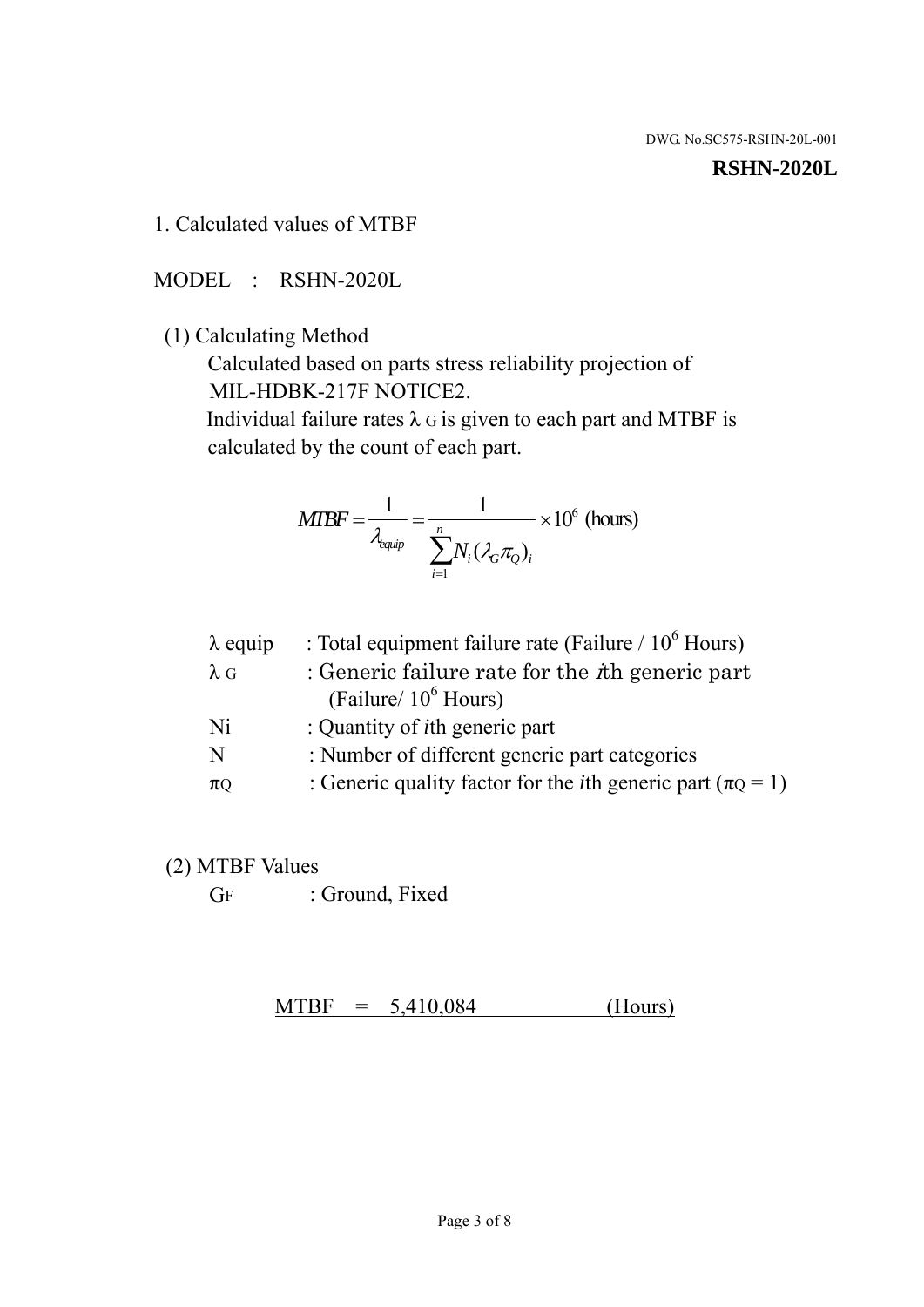#### **RSHN-2020L**

2. Vibration Test

### MODEL : RSHN-2020L (Representation Product : RSEN-2030)

- (1) Vibration Test Class Frequency Variable Endurance Test
- (2) Equipment Used Controller VS-1000-6, Vibrator 905-FN ( IMV CORP.)
- (3) The Number of D.U.T. (Device Under Test) 5 units
- (4) Test Condition
	- · Frequency : 10~55Hz
	- · Amplitude : 1.5mm, Sweep for 1 min.
	- · Dimension and times : X, Y and Z directions for 2 hours each.

# (5) Test Method

Fix the D.U.T. on the fitting-stage

# (6) Test Results

PASS

#### Typical Sample Data

| . .                           |                                                         |           |                     |                     |
|-------------------------------|---------------------------------------------------------|-----------|---------------------|---------------------|
| Check item                    | Spec.                                                   |           | <b>Before Test</b>  | After Test          |
|                               | Differential Mode: 25dBmin.                             | $0.4$ MHz | 39.72               | 40.02               |
|                               |                                                         | 30 MHz    | 58.84               | 55.92               |
| Attenuation (dB)              | Common Mode: 25dBmin.                                   | 2 MHz     | 36.32               | 36.44               |
|                               |                                                         | 30 MHz    | 38.26               | 38.08               |
| Leakage Current (mA)          | Line1<br>$1mA$ max. $(250V, 60Hz)$<br>Line <sub>2</sub> |           | 0.42                | 0.41                |
|                               |                                                         |           | 0.43                | 0.42                |
| DC Resistance $(m\Omega)$     | 6m $\Omega$ max.                                        |           | 3.84                | 3.72                |
| <b>Test Voltage</b>           | $L-L: 1768Vdc$ 60s.                                     |           | OK                  | OK.                 |
|                               | $L-E$ : 2500Vac 60s.                                    |           |                     |                     |
| Isolation Resistance ( $MQ$ ) | $100M \Omega$ min. (500Vdc 60s)                         |           | $4.1 \times 10^{6}$ | $4.3 \times 10^{6}$ |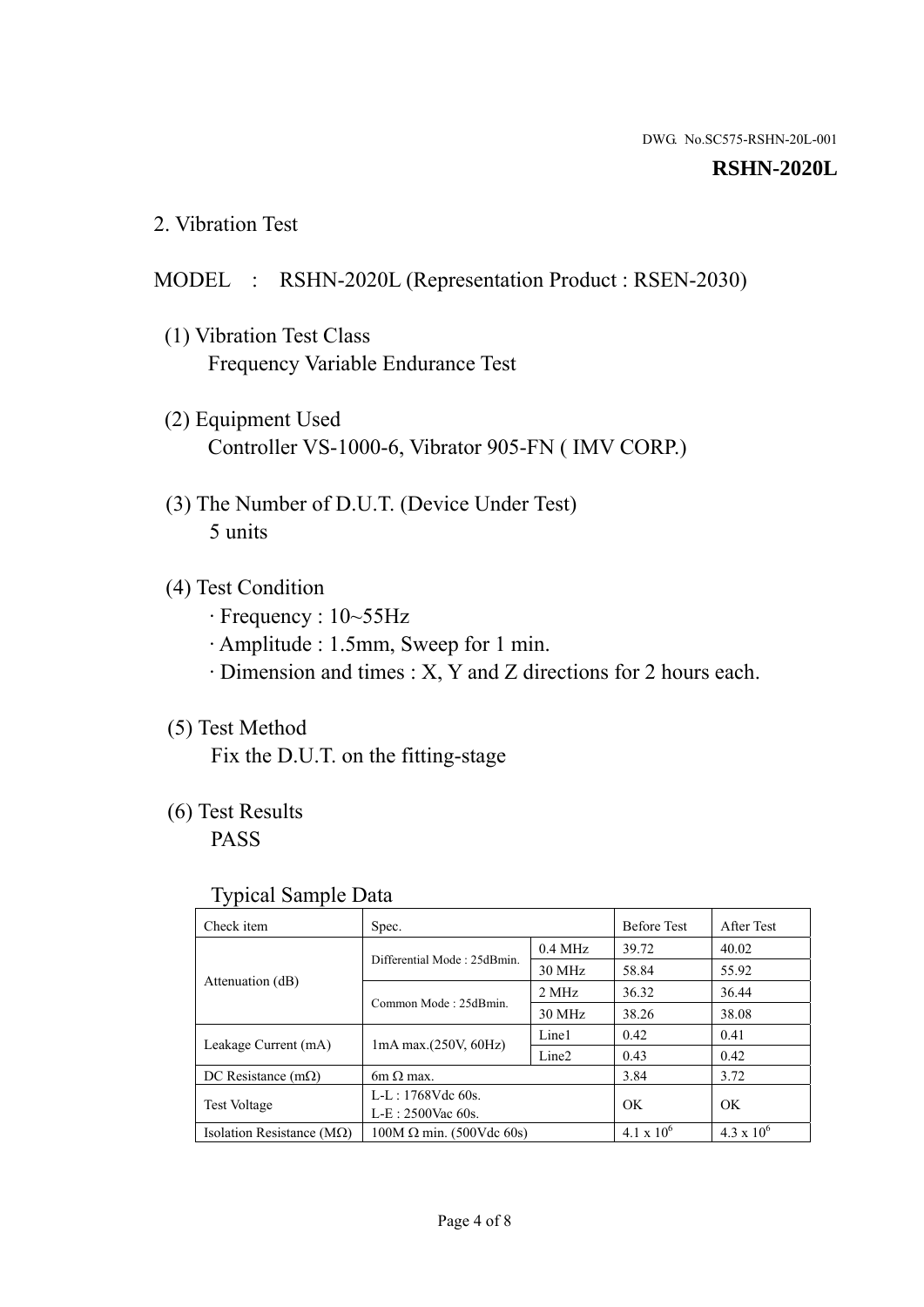3. Heat Cycle Test

# MODEL : RSHN-2020L (Representation Product : RSEN-2030)

- (1) Equipment Used TEMPERATURE CHAMBER TSA-71H-W (ESPEC CORP.)
- (2) The Number of D.U.T. (Device Under Test) 5 units
- (3) Test Conditions
	- · Ambient Temperature : -25~+85°C · Test Cycles : 100cycles



(4) Test Method

 Before the test check if there is no abnormal characteristics and put the D.U.T. in the testing chamber. Then test it in the above cycles, After the test is completed leave it for 1 hour at room temperature and check it if there is no abnormal each characteristics.

(5) Test Results

PASS

| <b>Typical Sample Data</b> |  |  |
|----------------------------|--|--|
|----------------------------|--|--|

| Check item                    | Spec.                                                                           |           | <b>Before Test</b> | After Test        |
|-------------------------------|---------------------------------------------------------------------------------|-----------|--------------------|-------------------|
|                               |                                                                                 | $0.4$ MHz | 40.06              | 40.06             |
|                               | Differential Mode: 25dBmin.                                                     | 30 MHz    | 55.64              | 57.12             |
| Attenuation (dB)              | Common Mode: 25dBmin.                                                           | 2 MHz     | 35.40              | 36.74             |
|                               |                                                                                 | 30 MHz    | 37.70              | 37.36             |
|                               | Line1<br>$1mA$ max. $(250V, 60Hz)$<br>Leakage Current (mA)<br>Line <sub>2</sub> |           | 0.41               | 0.49              |
|                               |                                                                                 |           | 0.42               | 0.48              |
| DC Resistance $(m\Omega)$     | $6m \Omega$ max.                                                                |           | 3.48               | 3.22              |
|                               | L-L: $1768V$ de $60s$ .                                                         |           | OK                 | OK                |
|                               | <b>Test Voltage</b><br>$L-E: 2500$ Vac 60s.                                     |           |                    |                   |
| Isolation Resistance ( $MQ$ ) | $100M \Omega$ min. (500Vdc 60s)                                                 |           | $9.5 \times 10^5$  | $9.4 \times 10^5$ |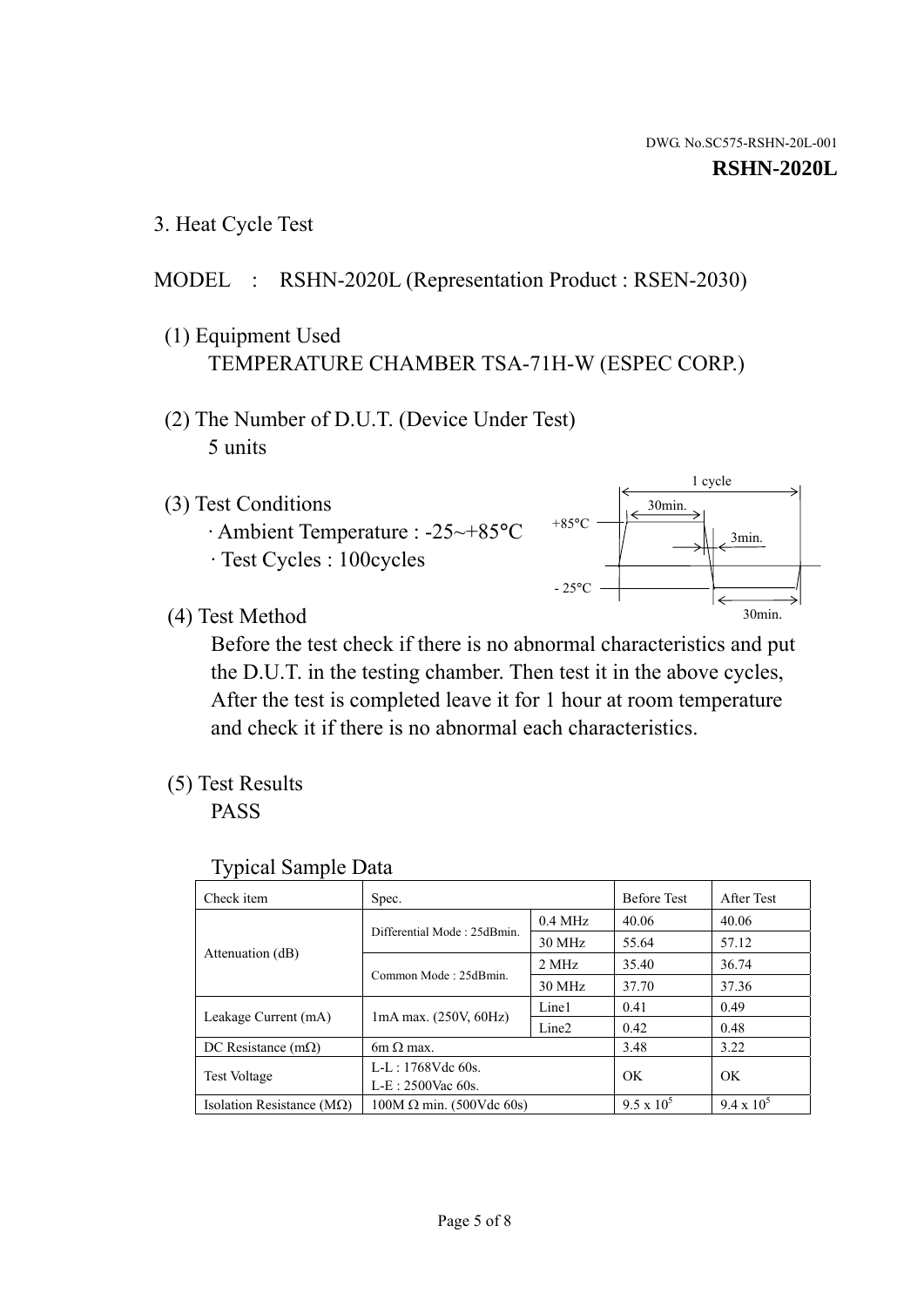4. Humidity Test

# MODEL : RSHN-2020L (Representation Product : RSEN-2030)

- (1) Equipment Used TEMP. & HUMID. CHAMBER PR-4KT (ESPEC CORP.)
- (2) The Number of D.U.T. (Device Under Test) 5 units

# (3) Test Conditions

- · Ambient Temperature : +40°C
- · Test Time : 500 hours
- · Ambient Humidity : 90~95% RH No Dewdrop

# (4) Test Method

 Before the test check if there is no abnormal characteristics and put the D.U.T. in the testing chamber. Then test it in the above conditions. After the test is completed leave it for 1 hour at room temperature and check it if there is no abnormal each characteristics.

# (5) Test Results

PASS

| . .                                |                                 |                   |                     |                     |
|------------------------------------|---------------------------------|-------------------|---------------------|---------------------|
| Check item                         | Spec.                           |                   | <b>Before Test</b>  | After Test          |
|                                    | Differential Mode: 25dBmin.     | $0.4$ MHz         | 40.92               | 39.42               |
|                                    |                                 | 30 MHz            | 57.38               | 55.62               |
| Attenuation (dB)                   | Common Mode: 25dBmin.           | 2 MHz             | 36.16               | 36.22               |
|                                    |                                 | 30 MHz            | 37.34               | 37.92               |
| Leakage Current (mA)               | $1mA$ max. $(250V, 60Hz)$       | Line1             | 0.42                | 0.41                |
|                                    |                                 | Line <sub>2</sub> | 0.42                | 0.43                |
| DC Resistance (m $\Omega$ )        | $6m \Omega$ max.                |                   | 3.62                | 3.58                |
| <b>Test Voltage</b>                | $L-L: 1768Vdc$ 60s.             |                   | OK                  | OK.                 |
|                                    | $L-E$ : 2500Vac 60s.            |                   |                     |                     |
| Isolation Resistance ( $M\Omega$ ) | $100M \Omega$ min. (500Vdc 60s) |                   | $3.6 \times 10^{6}$ | $4.5 \times 10^{6}$ |

#### Typical Sample Data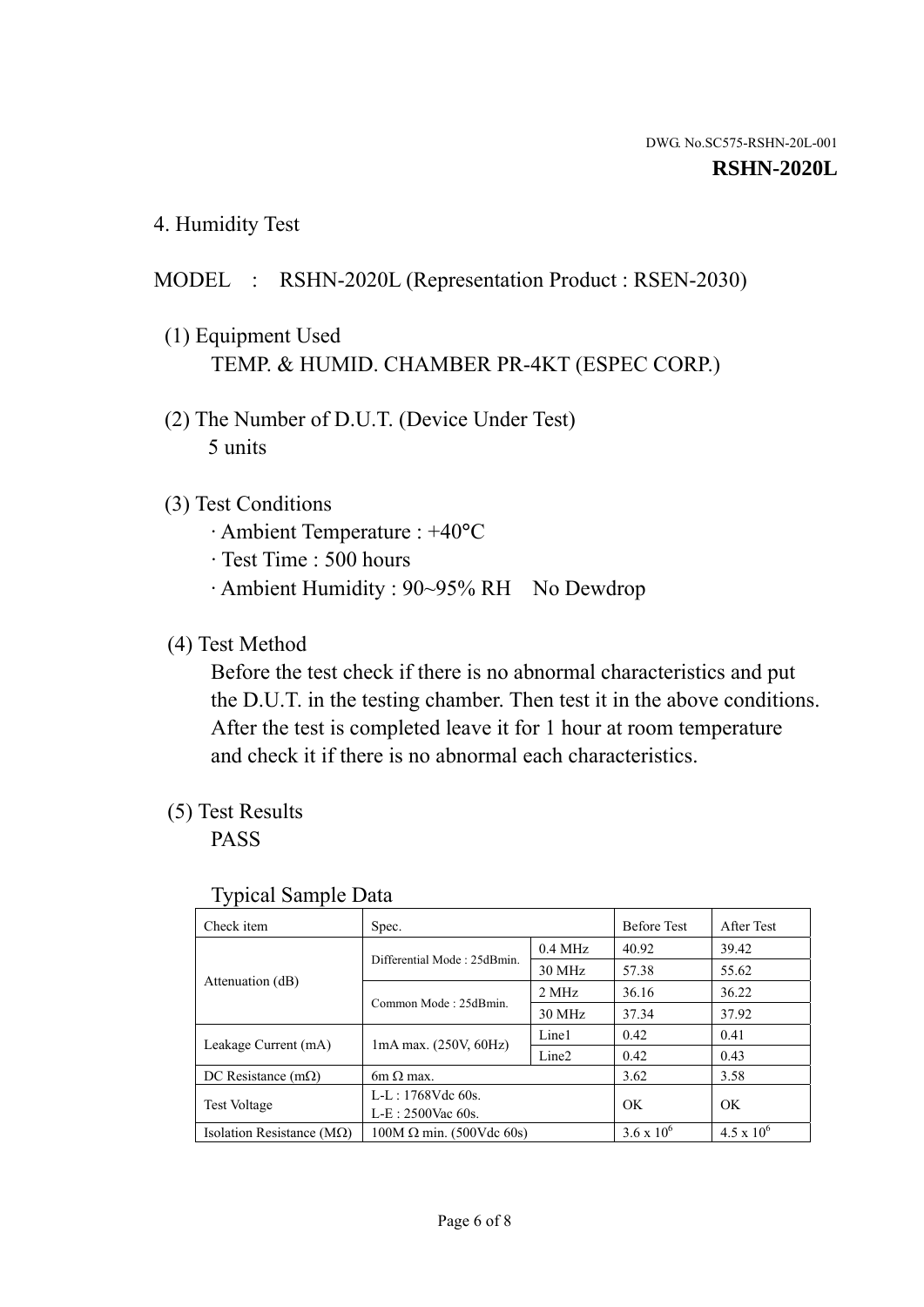5. High Temperature Resistance Test

# MODEL : RSHN-2020L (Representation Product : RSEN-2060)

- (1) Equipment Used TEMPERATURE CHAMBER PHH-300 ( ESPEC CORP.)
- (2) The Number of D.U.T. (Device Under Test) 5 units
- (3) Test Conditions
	- · Ambient Temperature : +55°C
	- · Test Time : 500 hours
	- · Operating : DC 60A
- (4) Test Method

 Before the test check if there is no abnormal characteristics and put the D.U.T. in the testing chamber. Then test it in the above conditions. After the test is completed leave it for 1 hour at room temperature and check it if there is no abnormal each characteristics.

(5) Test Results

PASS

| J 1                                |                                             |                   |                     |                     |
|------------------------------------|---------------------------------------------|-------------------|---------------------|---------------------|
| Check item                         | Spec.                                       |                   | <b>Before Test</b>  | After Test          |
|                                    | Differential Mode: 25dBmin.                 | $0.2$ MHz         | 57.86               | 58.52               |
|                                    |                                             | 30 MHz            | 52.04               | 51.94               |
| Attenuation (dB)                   | Common Mode: 25dBmin.                       | 2 MHz             | 35.90               | 36.04               |
|                                    |                                             | 30 MHz            | 26.60               | 27.62               |
|                                    |                                             | Line1             | 0.45                | 0.46                |
| Leakage Current (mA)               | $1mA$ max. $(250V, 60Hz)$                   | Line <sub>2</sub> | 0.46                | 0.46                |
| DC Resistance $(m\Omega)$          | $3m \Omega$ max.                            |                   | 2.22                | 2.24                |
|                                    | $L-L: 1768Vdc$ 60s.                         |                   | OK                  | OK                  |
|                                    | <b>Test Voltage</b><br>$L-E: 2500$ Vac 60s. |                   |                     |                     |
| Isolation Resistance ( $M\Omega$ ) | $100M \Omega$ min. (500Vdc 60s)             |                   | $4.1 \times 10^{6}$ | $4.6 \times 10^{6}$ |

#### Typical Sample Data